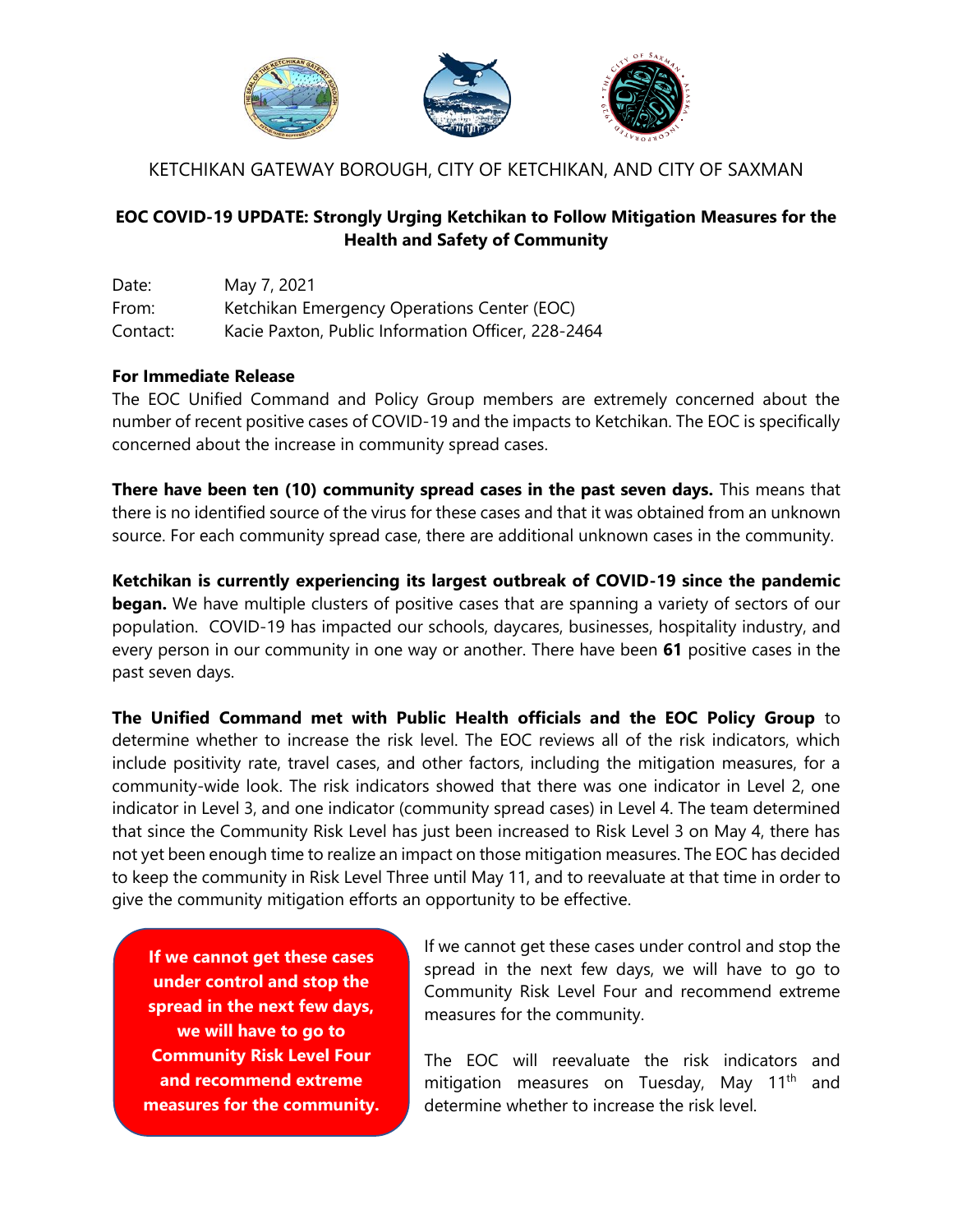#### Page 2

**Our community is in a very scary position.** Our students deserve a healthy end of the school year, our children deserve to have activities, our businesses deserve to be able to be open and we all deserve to live in a healthy community.

### **Please do your part to follow the mitigation measures now:**

- Stay home if you are sick (even slightly) or have been identified as a close contact.
- Avoid large gatherings, especially indoors.
- Wear a mask when you have to go out in public.
- Follow safe social distancing, and wash your hands often.
- Get vaccinated if you are able.



**Thank You to Community Members Who Have Stepped up and Responded.** Many community groups, businesses, and individuals have already stepped up in response to the increased safety recommendations. Several organizations have canceled or postponed in-person events, at a sacrifice to your members, for the greater good of the health of the community. Thank you for your commitment to Ketchikan and for taking

these actions.

**Update on positive cases:** There were twelve (12) cases of COVID-19 reported in Ketchikan today. Seven cases were close contacts to known positive cases; one case was related to recent travel, and four remain under investigation.

**There were 12 positive cases in Ketchikan today.**

Of the pending cases from May 4-6, two were identified as close contacts to known positive cases, and one was related to recent travel. Two of the individuals were "lost to contact", which means that Public Health was not able to contact the positive individuals after multiple attempts.

During the contact investigations, Public Health will coordinate with the positive person to reach out to anyone who may be a close contact and instruct them to quarantine. In the event of a positive case associated with the School District, Public Health will coordinate with School District staff to reach out to anyone who may be identified as a potential close contact.

**Hospitalization Update:** There are no patients currently admitted in the COVID-19 unit at PeaceHealth Ketchikan Medical Center.

The total cumulative case count, including travelers, is 513. The number of positive cases of individuals residing or staying in Ketchikan is 492. Of the 492 cases, there are **67** active, **2**  deceased, and **423** recovered.

Current information on the response to COVID-19 in Ketchikan, including additional case data, local vaccination data, Ketchikan's community risk, Berth 3 drive-up testing, and airport traveler testing, is provided at www.kqbak.us/covid19.